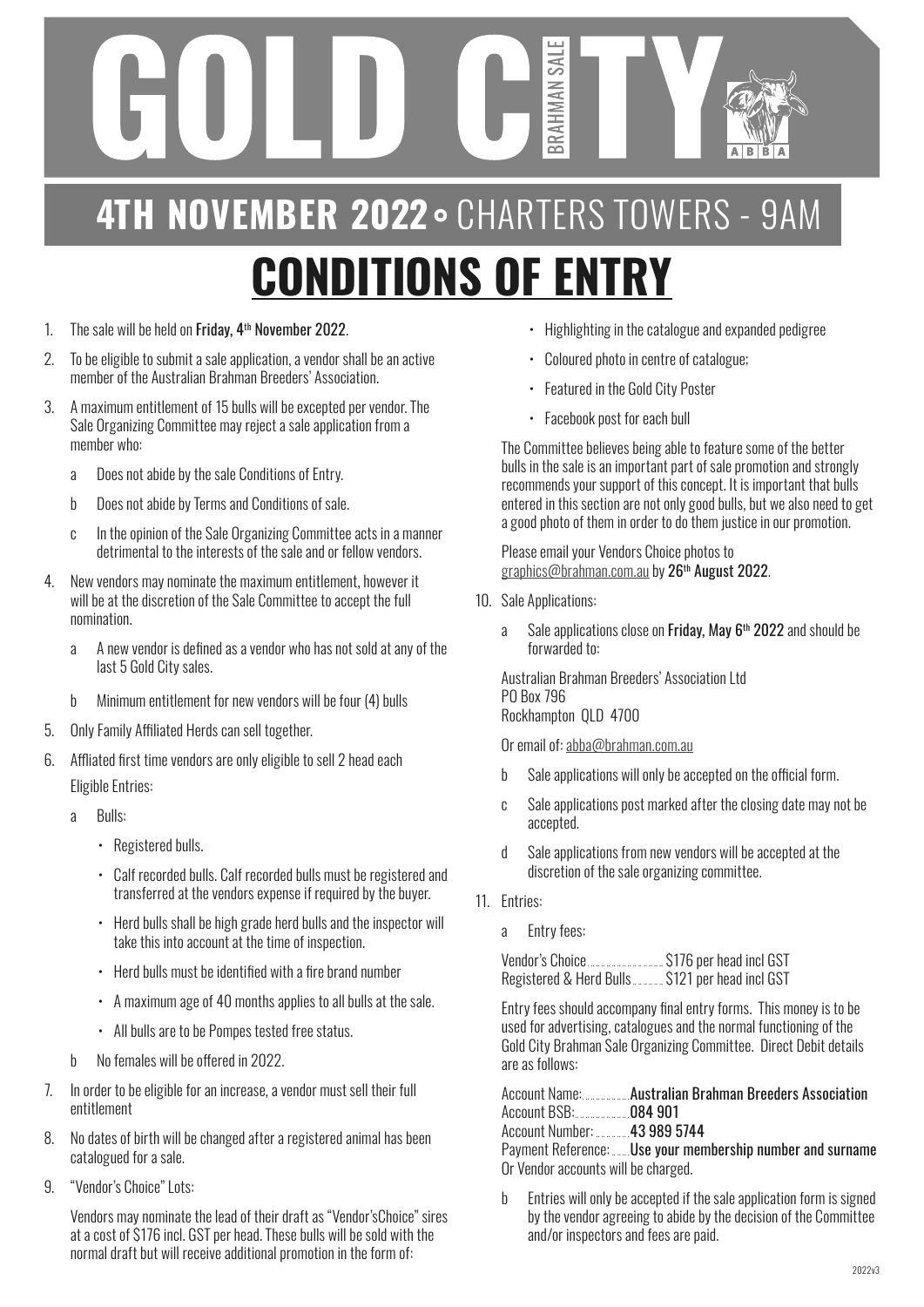- c Replacement lots will be considered in the Herd Bull Section.
- d Final entries will not be accepted unless a sale application is made.
- e Final entries close on Friday, 22<sup>nd</sup> July 2022 and should be posted to ABBA before that date, indicating your selling agent. (Do not post to agents). No late entries will be accepted.
- 12. Inspections:
	- a All animals will be inspected at the Saleyards to confirm acceptable standards of presentation, temperament and freedom from injury, which may have occurred subsequent to the on farm inspection and BBSE examination.
	- b Brand numbers of bulls being presented for inspection must be sent to the ABBA before the inspections commence.
- 13. BBSE (Bull Breeding Soundness Evaluation):

All bulls offered for sale are required to pass an Australian Cattle Vets Breeding Soundness Evaluation including a crush side semen evaluation completed by a veterinarian currently accredited with the Cattle Vets within 6 weeks of sale.

Semen Morphology is optional for bulls with a semen motility score of 60% or higher, but if performed, results must be reported. Bulls with a semen motility between 31% - 59% are also required to pass a semen morphology examination.

An ABBA Summary BBSE Certificate will be mailed to vendors for completion by the vet. The original is to be returned to the ABBA office by Monday, 24<sup>th</sup> October 2022.

If lodged by fax, the original certificate is to be handed to your selling agent on arrival at the Saleyards. An individual Bull Reporter Certificate will be produced by the vet for each bull.

The individual Bull Report Certificate will be produced and must be displayed or available for inspection at the sale. Please note the veterinary examination will include mouthing of the bulls by the vet. Please ensure this is done accurately and the BBSE report is dated.

## PLEASE NOTE: It is the Vendors responsibility to ensure completed BBSE forms are returned to ABBA office by the required date.

Withdrawal of bulls due to failure of a Breeding Soundness Evaluation or injury will not impact on a vendor's future allocation.

## BBSE Scrotal Circumference Standards

23-24 months 1 33cm 25 months -30 months 1 34cm

31 months and over **1** 35cm

AGE MINIMUM SCROTAL SIZE 18 months & under The Solem 19-20 months 31cm 21-22 months 32cm

The following scrotal circumference standards will apply to the 2022 sale

14. Mouthing

All bulls are required to comply with the Australian Brahman Breeders' Associations mouthing guidelines in order to be eligible for sale. The mouthing is to be completed by the Vet as part of the BBSE examination.

The mouthing guidelines are as follows:

- a An animal shall not be eligible for sale at the Gold City Brahman Sale if:
- b In the case of an animal 19 months & under (580 days) of age on the day of inspection, it has or has evidence of having had a permanent tooth.
- c In the case of an animal 20 to 26 months (791 days) of age on the day of inspection, it has or has evidence of having had more than two permanent teeth.
- d In the case of an animal 27 to 30 months (913 days) of age on the day of inspection, it has or has evidence of having had more than four permanent teeth.
- 15. Pompes Status:

All animals entered in the sale are required to have a Pompes tested free status recorded with the ABBA at the time of entry. For animals that require testing samples are required by the close of entries to guarantee a result before the sale.

- 16. Sale Arrangements:
	- a All bulls will be sold in catalogue order. Sale bulls, which are incorrectly paint branded or ear tagged, will not be eligible for sale.
	- b All sale animals must be at the Salevards by 9am Thursday, 3rd November 2022 and must be penned by 6am Friday 4th November 2022
	- c The Sale Organizing Committee shall supply numbered ear tags to the vendor showing each bull's lot number. Ear tags to be placed in the nearside ear where possible with number facing forward. All animals are to be lot number ear tagged, paint branded and have NLIS tags fitted before entry to the yards.
	- d The Dalrymple Saleyards are on a Cattle Care accredited facility, therefore all fodder brought into the yards must be certified chemical free. A fodder declaration form will be forwarded to vendors with ear tags to be completed and handed to your selling agent.
	- e Selling agents are: Elders and Ray White Rural Townsville.
- 17. Bedding Hay:

Bedding hay is not permitted to be used.

18. Hay fed in yards

The amount of hay remaining in yards has created a problem and will result in expensive cleaning fees if repeated. Bulls are therefore not to be fed hay on the ground. Racks or hay nets must be used and unused hay to be removed from the pens.

19. Tick Clearance:

All bulls and females are to be treated with a DPI approved tick treatment before the sale and presented at the sale tick free. Details of the tick treatment is to be included on the vendor declaration.